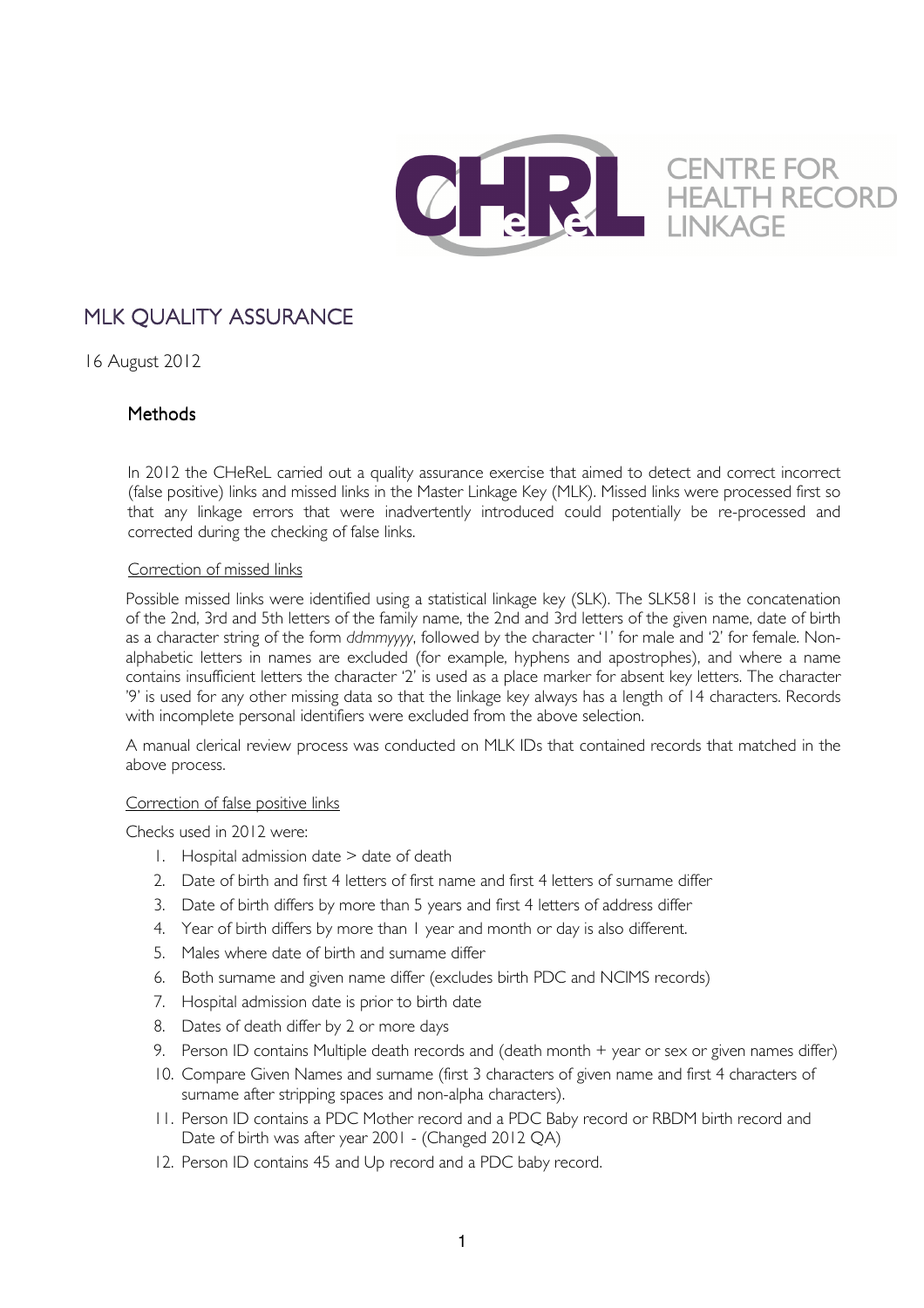- 13. Person ID has different post code, Date of birth, and (stripped) first 4 characters of given name.
- 14. Person ID contains PDC baby record and RBDM birth record and Mothers name does not match.
- 15. Person ID has Death Date before PDC mother baby's date of birth.
- 16. Person ID contains PDC baby record with another record where DOB was before 1 Jan 1994. ( CHeReL PDC baby records start at Jan 1994) - (Changed 2012 QA)
- 17. Person ID contains more than 1 PDC baby record (checking for twins matched together).
- 18. Where number of records in MLK ID greater than 1200. ( New 2012 QA)
- 19. Person IDs that contains Blank name + blank address (New 2012 QA)
- 20. Person IDs that were incorrectly linked using SLK581 as a matching field. (SLK 581 matched but surname or given names do not match) - (NEW 2012 QA)

MLK IDs that had not changed since April 2011 (the last quality assurance exercise) were excluded along with single record MLK IDs.

#### **Results**

The CHeReL (MLK 2012\_11) contained 9,349,199 MLK IDs.

In the missed links process there were MLK IDs 60,572 IDs identified as being possible matches with another MLK ID. These 60,572 MLK IDs were grouped to form 20,055 groups which were subject to a manual clerical review process which resulted in a total of 20,274 MLK IDs being formed.

Detailed results for the false positive links process are shown in Table 1. From the 9,308,901 MLK IDs in the MLK (after the missed links process) there were 2,492,973 MLK IDs that were new or changed since the previous QA in April 2011 and were therefore eligible for inclusion in the false positive checking process. The checks produced 19,351 groups (MLK IDs) that were subject to a manual clerical review process. These 19,351 groups contained 22,943 potential errors. During clerical review 14.5% of these potential errors were confirmed to be linkage errors and fixed.

At the conclusion of the QA process records for 1,000 persons were randomly sampled from the rebuilt Master Linkage Key and the false positive rate found was 3/1000 MLK IDs.

#### Conclusion and Recommendation

Inconsistent information in the MLK may be due to false positive links or incorrect information being provided from the source database. The overall percentage of records and persons affected is very small. If researchers find inconsistent information in linked records, we recommend that these records be excluded from the analysis and the number and proportion of records excluded be reported in the methods section of the study report.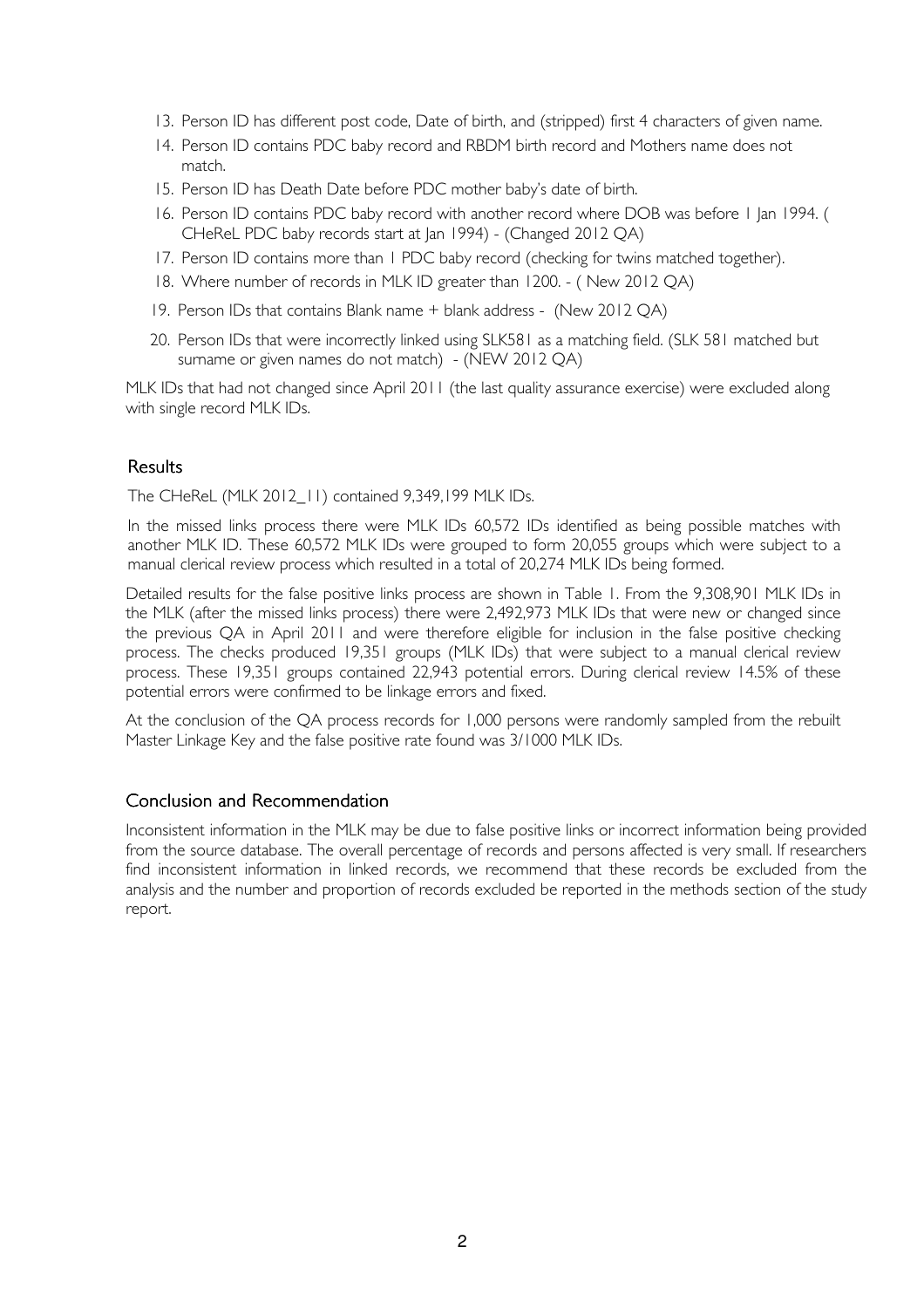| Table 1: Results of correction of false positive links, July 2012 |  |  |
|-------------------------------------------------------------------|--|--|
|                                                                   |  |  |

|                    |                                                                                                                         | <b>Before Manual</b><br><b>Correction</b> | <b>After Manual Correction</b>                           |                           |                                                        |                           |
|--------------------|-------------------------------------------------------------------------------------------------------------------------|-------------------------------------------|----------------------------------------------------------|---------------------------|--------------------------------------------------------|---------------------------|
| <b>Test</b><br>No. | <b>Test Description</b>                                                                                                 | MLK IDs eligible for the QA<br>process    | <b>MLK IDS</b><br><b>Uncorrected by</b><br>manual review |                           | <b>MLK IDs</b><br><b>Corrected by</b><br>manual review |                           |
|                    |                                                                                                                         | No.                                       | No.                                                      | % of Total<br><b>MLKs</b> | No.                                                    | $%$ of<br>errors<br>found |
| 1                  | admission date > date<br>of death on any rec<br>source                                                                  | 1,620                                     | 1,473                                                    | 0.018%                    | 147                                                    | 9.074%                    |
| $\overline{2}$     | date of birth 4 chars<br>surname $+4$ chars<br>givnames differs                                                         | 76                                        | 52                                                       | 0.001%                    | 24                                                     | 31.579%                   |
| 3                  | date of birth $> 5$ years<br>+ address differs                                                                          | 9                                         | 4                                                        | 0.000%                    | 5                                                      | 55.556%                   |
| 4                  | date of birth differs ><br>1 year $+$ month or day<br>not same                                                          | 3,648                                     | 3,013                                                    | 0.037%                    | 635                                                    | 17.407%                   |
| 5                  | date of birth and<br>surname differ and<br>sex is male                                                                  | 2,509                                     | 2,361                                                    | 0.029%                    | 148                                                    | 5.899%                    |
| 6                  | surname $+$ given<br>names differ + (not<br>baby PDC or NCIMS<br>recs)                                                  | 3,722                                     | 3,175                                                    | 0.039%                    | 547                                                    | 14.696%                   |
| $\overline{7}$     | hospital admission<br>$date$ < birth date                                                                               | 3,821                                     | 3,665                                                    | 0.045%                    | 156                                                    | 4.083%                    |
| 8                  | dates of death differ<br>by 2 or more days                                                                              | 381                                       | 290                                                      | 0.004%                    | 91                                                     | 23.885%                   |
| 9                  | ID contains multi<br><b>RBDM Death records</b>                                                                          | 461                                       | 346                                                      | 0.004%                    | 115                                                    | 24.946%                   |
| 10                 | <b>Compare Giv Names</b><br>$(3 \text{ chars}) + \text{Surname}$<br>(First 4 Chars)                                     | 471                                       | 402                                                      | 0.005%                    | 69                                                     | 14.650%                   |
| 11                 | ID has Mother PDC<br>and (PDC Baby or<br>RBDM birth Records)<br>(Temp Query will<br>need to change when<br>MLK matures) | 13                                        | $\pmb{0}$                                                | 0.000%                    | 13                                                     | 100.000%                  |
| 12                 | ID has 45 and UP rec<br>and baby PDC<br>record.                                                                         | 19                                        | 17                                                       | 0.000%                    | $\mathbf{2}$                                           | 10.526%                   |